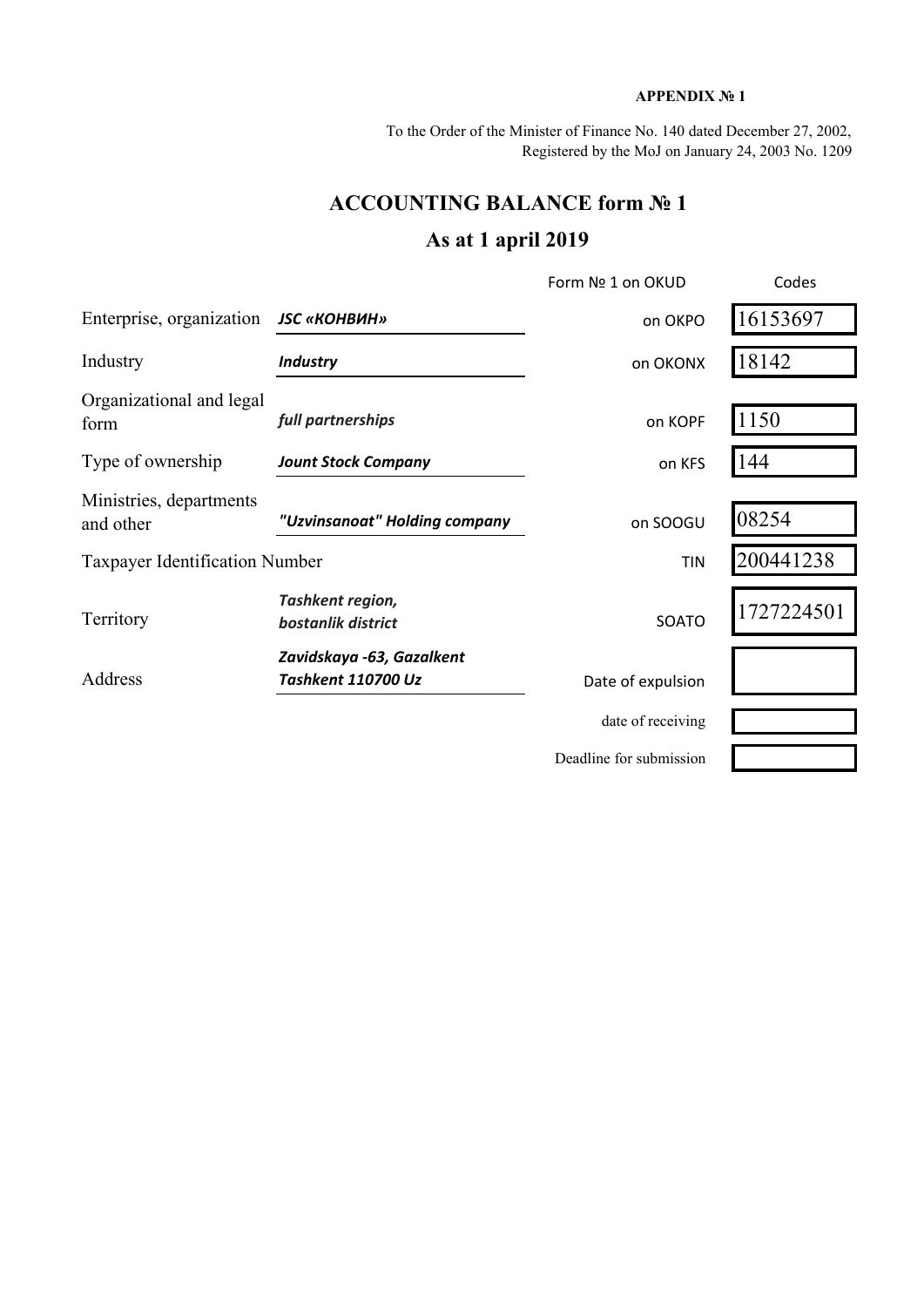|                                                                    |                     | At the beginning           | At the end of the |  |
|--------------------------------------------------------------------|---------------------|----------------------------|-------------------|--|
| The name of the indicator                                          | Line code           | of the reporting<br>period | reporting period  |  |
| $\mathbf{1}$                                                       | $\boldsymbol{2}$    | 3                          | 4                 |  |
| <b>ASSETS</b>                                                      |                     |                            |                   |  |
| I. Long-term assets                                                |                     |                            |                   |  |
| Property, plant and equipment:                                     |                     |                            |                   |  |
| Initial (replacement) cost (0100, 0300)                            | As at 1 jul<br>2019 | 6 499 841                  | 6 947 324         |  |
| Sum of depreciation (0200)                                         | 11                  | 3 101 945                  | 3 3 0 4 2 8 2     |  |
| Residual (book) value (line 010-011)                               | 12                  | 3 397 896                  | 3 643 042         |  |
| <b>Intangible assets:</b>                                          |                     |                            |                   |  |
| Original cost (0400)                                               | 20                  |                            |                   |  |
| Amortization amount (0500)                                         | 21                  |                            |                   |  |
| Residual (book) value (line 020-021)                               | 22                  |                            |                   |  |
| Long-term investments, total                                       |                     |                            |                   |  |
| (line $040+050+060+070+080$ ), including:                          | 30                  | 168 585                    | 168 585           |  |
| Securities (0610)                                                  | 40                  | 5 5 8 5                    | 5 5 8 5           |  |
| Investments in subsidiaries (0620)                                 | 50                  |                            |                   |  |
| Investments in associates (0630)                                   | 60                  |                            |                   |  |
| Investments in an enterprise with foreign capital (0640)           | 70                  |                            |                   |  |
| Other long-term investments (0690)                                 | 80                  | 163 000                    | 163 000           |  |
| Equipment for planting (0700)                                      | 90                  |                            |                   |  |
| Capital investments (0800)                                         | 100                 | 5 100                      | 12 4 34           |  |
| Long-term accounts receivable (0910,0920,090,0940)                 | 110                 |                            |                   |  |
| From it: overdue                                                   | 111                 |                            |                   |  |
| Long-term deferred expenses (0950,0960,0990)                       | 120                 |                            |                   |  |
| Total for section I (line 012+022+030+090+100+110+120)             | 130                 | 3 571 581                  | 3824061           |  |
| <b>II. Current assets</b>                                          |                     |                            |                   |  |
| Inventories, total (line 150+160+170+180), including:              | 140                 | 6 031 566                  | 8 063 391         |  |
| Production reserves (1000,1100,1500,1600)                          | 150                 | 5 3 8 5 0 5 8              | 6 5 8 3 7 2 3     |  |
| Incomplete production (2000,2100,2300,2700)                        | 160                 | 646 508                    | 955 058           |  |
| Finished products (2800)                                           | 170                 |                            |                   |  |
| Goods (2900 less 2980)                                             |                     |                            | 524 610           |  |
|                                                                    | 180                 |                            |                   |  |
| Deferred expenses (3100)                                           | 190                 | 24 001                     | 18 571            |  |
| Deferred expenses (3200)<br>Debtors, total:                        | 200                 |                            |                   |  |
| (line $220+230+240+250+260+270+280+290+300+310$ )                  | 210                 | 3 3 6 5 7 8 2              | 1 251 826         |  |
| Out of it past due                                                 | 211                 |                            |                   |  |
| Indebtedness of buyers and customers (4000 less 4900)              | 220                 | 3 266 441                  | 1 157 129         |  |
| Debt of stand-alone units (4110)                                   | 230                 |                            |                   |  |
| Debt of subsidiaries and dependent business entities (4120)        | 240                 |                            |                   |  |
| Advances issued to personnel (4200)                                | 250                 |                            |                   |  |
| Advances paid to suppliers and contractors (4300)                  | 260                 | 1547                       | 14 961            |  |
| Advance payments on taxes and duties to the budget (4400)          | 270                 | 1 3 2 5                    | 10 065            |  |
| Advance payments to state trust funds and insurance (4500)         | 280                 |                            |                   |  |
| Debt of founders on contributions to the authorized capital (4600) | 290                 |                            |                   |  |
| Debt of staff for other operations (4700)                          | 300                 | 1781                       |                   |  |
| Other accounts receivable (4800)                                   | 310                 | 94 688                     | 69 671            |  |
| Cash, in total (line.330+340+350+360), including:                  | 320                 | 9 111 825                  | 2998885           |  |
| Cash on hand (5000)                                                | 330                 |                            |                   |  |
| Cash on the current account (5100)                                 | 340                 | 9 0 9 3 5 6                | 2 9 9 3 3 6 4     |  |
| Cash in foreign currency (5200)                                    | 350                 |                            |                   |  |
| Other cash and cash equivalents (5500,5600,5700)                   | 360                 | 12 4 5 9                   | 5 5 2 1           |  |
| Short-term investments (5800)                                      | 370                 |                            |                   |  |
| Other current assets (5900)                                        | 380                 | 153 085                    | 129 830           |  |
| Total for section II (line 140+190+200+210+320+370+380)            | 390                 | 18 686 259                 | 12 462 503        |  |
| Total for the balance asset (line 130+390)                         | 400                 | 22 257 840                 | 16 286 564        |  |
|                                                                    |                     |                            |                   |  |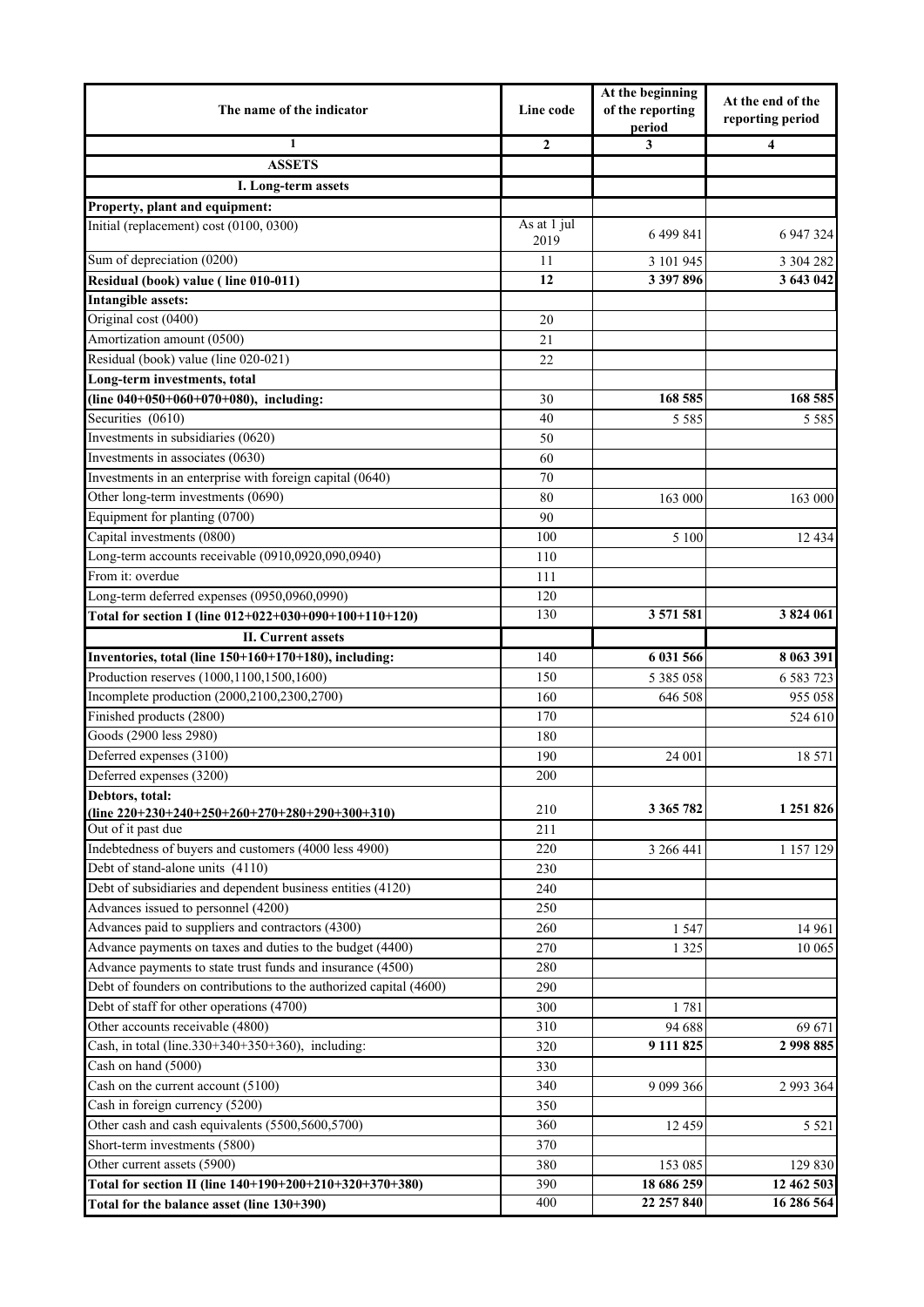| The name of the indicator                                                                                 |              | At the<br>beginning of<br>the reporting<br>period | At the end of<br>the reporting<br>period |
|-----------------------------------------------------------------------------------------------------------|--------------|---------------------------------------------------|------------------------------------------|
| 1                                                                                                         | $\mathbf{2}$ | 3                                                 | $\overline{\mathbf{4}}$                  |
| <b>PASSIVE</b>                                                                                            |              |                                                   |                                          |
| I. Sources of own funds                                                                                   |              |                                                   |                                          |
| Share capital (8300)                                                                                      | 410          | 1 4 1 5 3 1 6                                     | 2 830 632                                |
| Added capital (8400)                                                                                      | 420          |                                                   |                                          |
| Reserve capital (8500)                                                                                    | 430          | 1 621 202                                         | 1951485                                  |
| Treasury shares (8600)                                                                                    | 440          |                                                   |                                          |
| Retained earnings (uncovered loss) (8700)                                                                 | 450          | 5 440 475                                         | 4 2 3 2 8 6 5                            |
| Target Receipts (8800)                                                                                    | 460          |                                                   |                                          |
| Reserves for future expenses and payments (8900)                                                          | 470          |                                                   |                                          |
| Total for section I (line 410+420+430-440+450+460+470)                                                    | 480          | 8 476 993                                         | 9 014 982                                |
| <b>II. Commitments</b>                                                                                    |              |                                                   |                                          |
| Long-term liabilities, total:                                                                             |              |                                                   |                                          |
| (line $500+510+520+530+540+550+560+570+580+590$ )                                                         | 490          |                                                   |                                          |
| Including: long-term accounts payable (line 500+520+540+560+590)                                          | 491          |                                                   |                                          |
| From it: overdue long-term accounts payable                                                               | 492          |                                                   |                                          |
| Long-term debt to suppliers and contractors (7000)                                                        | 500          |                                                   |                                          |
| Long-term debt to separate divisions (7110)                                                               | 510          |                                                   |                                          |
| Long-term debt to subsidiaries and dependent companies (7120)                                             | 520          |                                                   |                                          |
| Long-term deferred income (7210,7220,7230)                                                                | 530          |                                                   |                                          |
| Long-term deferred tax liabilities and compulsory payments (7240)                                         | 540          |                                                   |                                          |
| Other long-term deferred liabilities (7250,7290)<br>Advances received from customers and customers (7300) | 550<br>560   |                                                   |                                          |
| Long-term bank loans (7810)                                                                               | 570          |                                                   |                                          |
| Long-term loans (7820,7830,7840)                                                                          | 580          |                                                   |                                          |
| Other long-term accounts payable (7900)                                                                   | 590          |                                                   |                                          |
| Current liabilities, total (line $610 + 630 + 640 + 650 + 660 + 670 + 680$                                |              |                                                   |                                          |
| $+690+700+710+720+730+740+740+750+760$                                                                    | 600          | 13 780 847                                        | 7 271 582                                |
| Including: current accounts payable                                                                       |              |                                                   |                                          |
| $(\text{line } 610 + 630 + 650 + 670 + 680 + 690 + 700 + 710 + 720 + 760)$                                | 601          | 13 780 847                                        | 7 271 582                                |
| From it: overdue current accounts payable                                                                 | 602          |                                                   |                                          |
| Debt to suppliers and contractors (6000)                                                                  | 610          | 3 087 608                                         | 2 823 341                                |
| Indebtedness to separate divisions (6110)                                                                 |              |                                                   |                                          |
|                                                                                                           | 620          |                                                   |                                          |
| Debts to subsidiaries and dependent companies (6120)                                                      | 630          | 17283                                             | 20 773                                   |
| Deferred income (6210,6220,6230)                                                                          | 640          |                                                   |                                          |
| Deferred tax and mandatory payments (6240)                                                                | 650          |                                                   |                                          |
| Other deferred liabilities (6250,6290)                                                                    | 660          |                                                   |                                          |
| Received advances (6300)                                                                                  | 670          | 86 215                                            | 89 375                                   |
| Arrears of payments to the budget (6400)                                                                  | 680          | 9 424 870                                         | 3 262 915                                |
| Insurance debts (6510)                                                                                    | 690          |                                                   | 44 174                                   |
| Arrears in payments to state trust funds (6520)                                                           | 700          | 360 223                                           | 35 199                                   |
| Debt to founders (6600)                                                                                   | 710          | 349 626                                           | 348 783                                  |
| Arrears of wages (6700)                                                                                   | 720          | 49 3 8 5                                          |                                          |
| Short-term bank loans (6810)                                                                              | 730          |                                                   |                                          |
| Short-term loans (6820,6830,6840)                                                                         | 740          |                                                   |                                          |
| Current portion of long-term liabilities (6950)                                                           | 750          |                                                   |                                          |
| Other accounts payable (6900 except 6950)                                                                 | 760          | 405 637                                           | 647 022                                  |
| Total for section II (line $490 + 600$ )                                                                  | 770          | 13 780 847                                        | 7 271 582                                |
| Total on the liabilities of the balance sheet (line $480 + 770$ )                                         | 780          | 22 257 840                                        | 16 286 564                               |